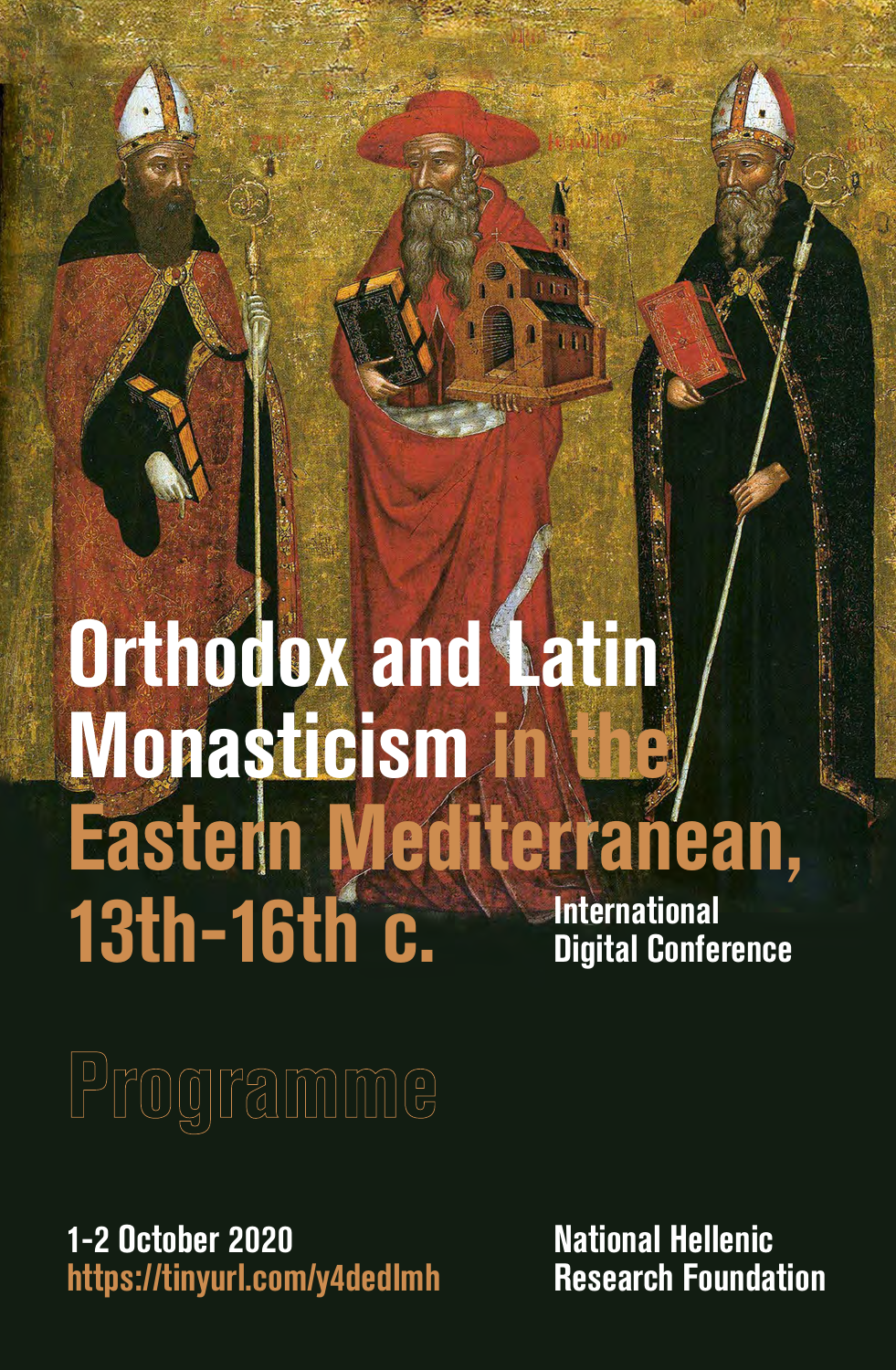## **Thursday 1 October 2020**

## **09:45 Welcome and opening remarks**

Μaria Christina Chatziioannou (Director of the Institute of Historical Research, NHRF) Ζisis Melissakis (Institute of Historical Research, NHRF)

## **Session I: Monasteries and the Secular Authorities**

Moderator: Μaria Christina Chatziioannou

**10:00** Kostis Smyrlis (Institute of Historical Research, NHRF) *The "national'' monasteries of Mount Athos and Zographou as the monastery of the Bulgarians*

**10:30** Dimitris Liakos (Ephorate of Antiquities of Halkidiki and Mount Athos)  *Χορηγία και τέχνη στο Άγιον Όρος (13ος-16ος αι.): Η μετάβαση από τη βυζαντινή προστασία στην ξένη «κηδεμονία»*

**11:00** Johannes Pahlitzsch (Johannes Gutenberg-Universität Mainz)  *Orthodox monasteries under Ayyubid and Mamluk rule in Egypt and Syria (12th-16th c.)*

### **11:30-11:45** Break

## **Session II: The Establishment of Western Houses in the East**

Moderator: Gerasimos Merianos (Institute of Historical Research, NHRF)

**11:45** Rev. Marcos Foscolos (Catholic Bishopric of Tinos)  *Τα δυτικά μοναχικά τάγματα στις σταυροφορίες και στις λατινικές επισκοπές του ελληνικού χώρου*

**12:15** Marie-Anna Chevalier (Université Paul-Valéry Montpellier 3)  *The religious military orders and the secular Latin Church in Romania: A complex relationship (1204 - mid-13th c.)*

**12:45** Nikos Melvani (Johannes Gutenberg-Universität Mainz)  *Cult and crusade: Monasteries in the imperial sector of Constantinople after 1204*

### **13:15-15:30** Break

### **Session III: Cultural Transfer and Spirituality**

Moderator: Zisis Melissakis

**15:30** Eleonora Kountoura-Galaki (Institute of Historical Research, NHRF)  *Τα Ελληνικά στο πολιτικό περιβάλλον του 13ου αιώνα. Οι άγγλοι μοναχοί*

**16:00** Chrysa Ranoutsaki (Ludwig-Maximilians-Universität München)  *Depicting monastic ideals: Spirituality and the imagery of monuments*

**16:30** Nicky Tsougarakis (Edge Hill University, Lancashire)  *Two codices from the Franciscan friary of Candia and what they tell us about its library*

### **17:00-17:15** Break

**17:15** Nikolaos Fyssas (Mount Sinai Foundation) Georgia Foukaneli (Mount Sinai Foundation)  *Ανατολικοί και δυτικοί μοναχοί στο Σινά (13ος–16ος αι.): Συνάντηση και διάκριση*

**17:45** Youli Evangelou (Institute of Historical Research, NHRF)  *"servando la regola di scapucini": The nun Philothei's case in Ottoman Athens (second half of 16th c.)*

## **Friday 2 October 2020**

## **Session IV: Monastic Organisation**

Moderator: Charalambos Gasparis (Institute of Historical Research, NHRF)

**09:45** Christopher Schabel (University of Cyprus)  *Ordo and τάγμα, apples and oranges? The Ordines Sancti Benedicti et Basilii*

**10:15** Marina Koumanoudi (Institute of Historical Research, NHRF) *From monochrome to polychrome? Exploring religious women's options in late medieval Venetian Crete*

**10:45** Dimitrios Tsougarakis (Ionian University, Corfu) Eleni Angelomatis-Tsougarakis (Ionian University, Corfu)  *Παρατηρήσεις στην εμφάνιση, διάρκεια ζωής και λειτουργία των μονών της Βενετοκρατούμενης Κρήτης*

## **11:15-11:30** Break

## **Session V: Monastic Economy and the Monks' Relations with Society** Moderator: Christine Angelidi (Institute of Historical Research, NHRF)

**11:30** Chryssa Maltezou (Academy of Athens)  *Ἡ δυτικότροπη πολιτικὴ τῆς μονῆς Πάτμου κατὰ τὴ μεταβυζαντινὴ ἐποχὴ*

**12:00** Maria Gerolymatou (Institute of Historical Research, NHRF)  *Financing trade in the last quarter of 16th century: The case of the Patmos monastery*

**12:30** Nicholas Coureas (Cyprus Research Centre)  *The regular clergy and lay society in Lusignan Cyprus: The evidence from the notarial deeds of Famagusta*

**13:00** Ekaterini Mitsiou (Akademie der Wissenschaften zu Göttingen / Österreichische Akademie der Wissenschaften)  *Female monasteries in Late Byzantium: Economy and networks (13th to 15th c.)*

## **13:30 Concluding remarks**

Kriton Chrysochoides (Institute of Historical Research, NHRF) Christopher Schabel (University of Cyprus)

*\* The half hour assigned to each paper includes a 10-minute discussion*